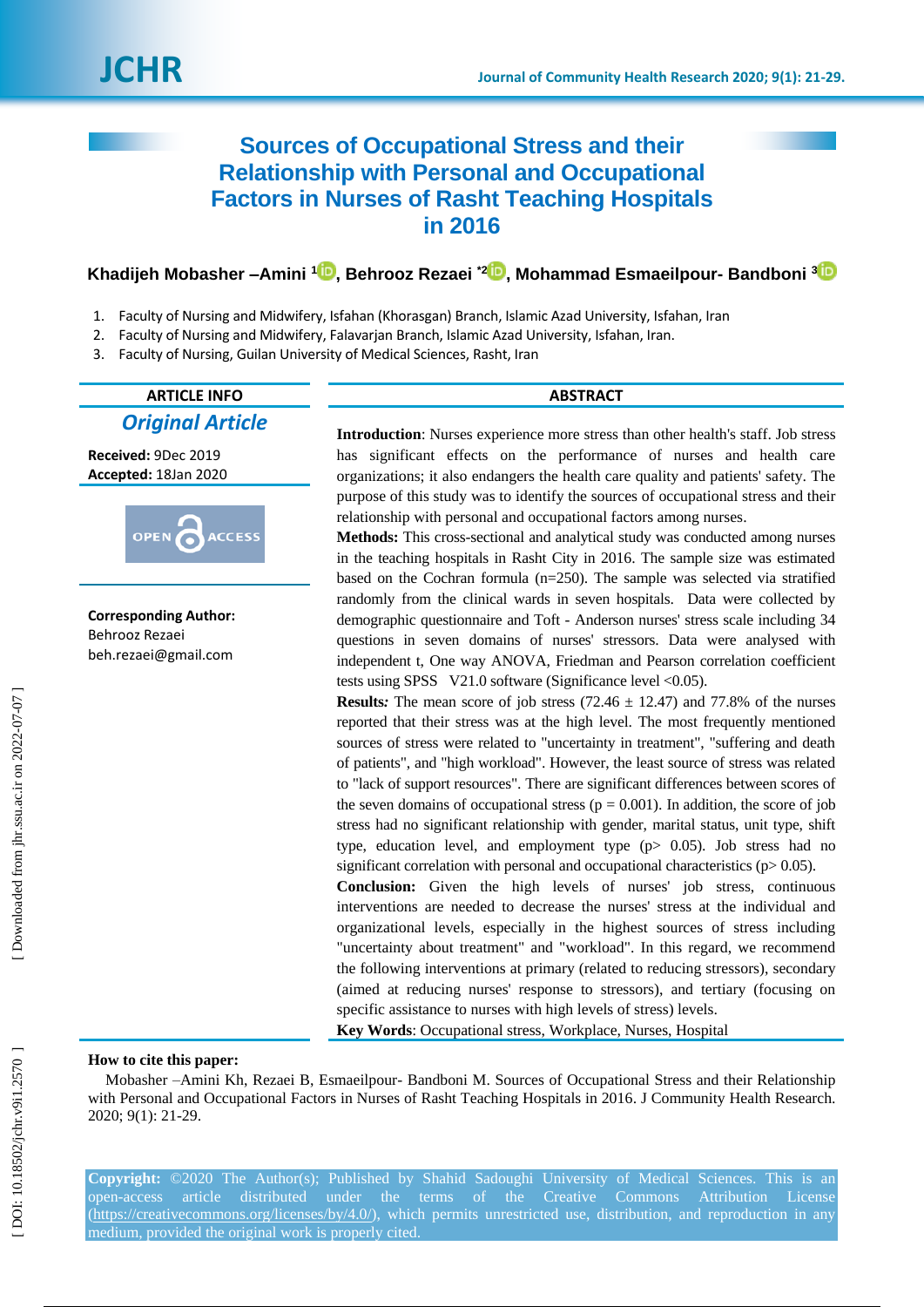#### **Introduction**

Nurses are the largest health care providers who play a basic role in the health care system (1.2). Due to the nature of nursing profession, nurses experience more stress in comparison with other health care providers (1 - 5 ). In this regard, the American National Association of Occupational Safety and Health has introduced nursing at the forefront of 40 high stress professions (6). Occupational stress (also called job stress or work -related stress ) has a significant effect on the performance of nurses and health organizations (5.7).

Job stress is an emotional, perceptual, behavioural , and physiological response pattern that responds to undesirable aspects of occupational, organizational, and workplace environments (8) . The major stressors of nursing profession include: complexity of care, heavy tasks, high workload, role ambiguity, conflict between work and family, nursing shortage, insufficient time in doing tasks, long working hours, irregular shift, conflict with colleagues and doctors, inadequate support from the managers, high job demands, facing critical situations, acute risk factors in the workplace, and the need to manage emergency situations (5, 8, 9). In fact, job stress occurs when the expectations and demands of a job are not proportionate to the employees' abilities (10).

Job stress causes nurses to suffer from more severe physical and psychological problems than other healthcare provides (3 -5). High workload and nursing shortage wer e introduced as the first factor s of nurses' job stress. It was also reported that the severity of job stress was related to the quality of nurses' performance in patient care (11).

Nurses' job stress reduces job satisfaction, organizational commitment, clinical competence, and job efficiency, but increases job burnout, absenteeism, [turnover,](http://jqr.kmu.ac.ir/article-1-229-en.pdf) job displacement, as well as mental and physical health problems (4, 5, 6, 14 - 12). Stress has a negative effect on personal and organizational performance by decreasing attention, decision making skills , and judgment of nurses. It also can increase the risk of adverse events and medical errors (10), which endangers the quality and safety of care as a result (7.10) .

Remarkable national  $(2, 8-13, 15-17)$  and international (3 -5, 7, 9 , 14, 18) research were conducted in the field of nurses' job stress. Most of these studies showed that nurses' job stress was at a moderate to severe level (4, 10, 13 , 14 -22). In some studies, a significant relationship was also reported between job stress and some nurses' personal and occupational characteristics such as age, work experience , monthly working hours, ward type , and shift type (4, 7, 13). Other studies indicate d that job stress had no relationship with individual and occupational characteristics (1, 6, 14, 23). For example Amin et al. (2018) showed that high stress was observed in more than half of the nurses and job stress was associated with a two -fold increase in the risk of musculoskeletal disorders in nurses (19). Alenezi (2018) mentioned that the highest and lowest stressors of nurses were related to high workload and inadequate preparation, respectively. Alenezi indicated that factors such as age, marriage, and job title were related to nurses' stress (7).

In spite of the studies conducted in this field, it is necessary to improve the awareness of managers about the effect of job stress on nurses' health and exhaustion, quality and safety of care, as well as organizational outcomes by new research (22). Given the numerous stressors in the nursing profession, the inevitability of some of these factors , and the need to prevent the psychological and physical effects of these stressors, measures should be taken to reduce stress. One of the first steps to reduce stress is to identify its sources and to determine the personal and occupational effective factors. Therefore, further information is required about the prevalence of nurses' job stress and its causes. The results of such studies can be used to protect and support human resources and improve the quality of nursing care. In this study, we applied different job stress tools to investigate some other sources of nurses' job stress , which has been less considered in the past studies . Therefore, the present study aimed to identify the sources of occupational stressors and their relationship with personal and occupational factors among nurses in teaching hospitals of Rasht City, Iran in 2016.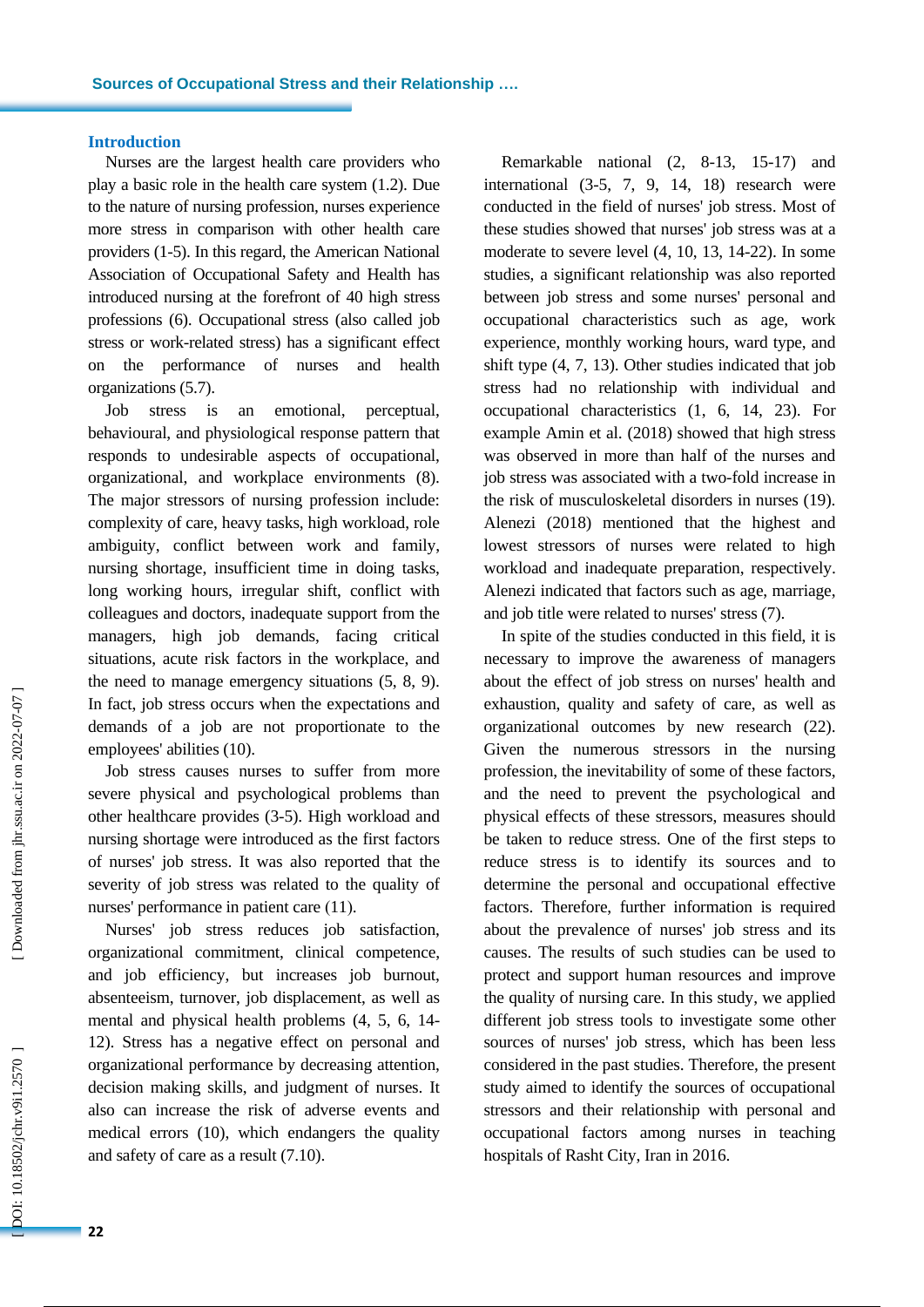#### **Methods**

This analytical cross -sectional study was carried out among nurses working in teaching hospitals of Rasht in 2016. A sample of 250 nurses (with adding 10% sample drop) was selected using Cochran formula ( $p = 0.5$ ,  $q = 0.5$ ,  $d = 0.06$ ,  $N = 1700$ ,  $z =$ 1 .95). The sample was selected by stratified random sampling method . In this method, data was divided into various sub -groups (strata) sharing common characteristics like age, gender, race, income, education, ethnicity , and workplace. A random sample was selected from each stratum. Therefore , in the sampling procedure, the nurses were divided into various sub -groups (strata) sharing common workplace (hospital). Later, the samples were selected randomly from each hospital.

Criteria for entering the study include d having a bachelor's degree or higher in nursing, willingness and informed consent to participate in the research, and at least one year of clinical experience. Exclusion criteria include d having severe stress during the past six months due to critical condition s (such as death of loved ones, divorce, etc. ) and using psychiatric drugs on the basis of selfdeclaration. Incomplete questionnaires were also excluded from the study. Finally, data were collected and analysed from 230 participants (return rate of 93%).

The data collection tool consisted of two parts. The first part was about the personal and occupational information including information such as age, gender, marital status, education, type of hospital unit (wards), type of shift work, overall work experience, work experience in the current ward, monthly working hours, in -service training hours, and number turnover within the hospital wards.

The second part was the Nurses Stress Scale (NSS), developed by T oft and Anderson (24). This tool measures the frequency and sources of stress experienced by nurses in different parts of the hospital. This scale has seven dimensions: "patient suffering and death" (7 items), "conflict with physicians " (5 items), "lack of preparation for satisfying the needs of the patient and family" (3 items), "lack of support from the managers" (3 items), "conflict with nurses and Supervisors " (5 items), "workload " (6 items), and "uncertainty of treatment" (5 items) (25).

This scale contains 34 items that should be responded on a four - point Likert scale (including never = 0, sometimes = 1, often = 2 and always = 3) according to the respondents' perceptions of workplace incidents. The questionnaire's total score is within the range of 0 - 102. Based on the scale scoring method, the stress level of nurses is divided into three levels: low: ≤39, moderate: 40 -62, severe:  $63$  (24, 25). To confirm the validity of the scale, the original version was translated into Persian and its content validity was confirmed based on the views provided by 11 faculty members of nursing faculties in Shahid Beheshti and Tarbiat Modarres Medical Sciences Universities in Tehran, Iran (25). This tool was administered in various studies and its reliability was confirmed by  $\alpha = 0.74 - 0.96$  (24-26). In the present study, the reliability of this tool as confirmed by Cronbach's alpha coefficient of 0.91.

The ethical considerations of this study included obtaining the approval of Ethics Committee in Gilan University of Medical Sciences (IR.GUMS.REC. 1394.240), obtaining informed consent forms from participants, observing confidentiality of information by explaining the participants that the questionnaires should be anonymous and they can leave the research on their willing .

The data were reported by mean, standard deviation, minimum , and maximum values. Data were analyzed by the Kolmogorov Smirnov statistical test (for data normalization), Friedman test (for comparing the mean ranks of the seven areas of nurses' stress). Furthermore, independent t, ANOVA, and Pearson correlation coefficient (for investigating the relationship between continuous variables and score of stress) were run using IBM SPSS Statistics V21.0 software. The significance level was considered at less than 0.05 .

## **Results**

According to the results, the nurses' mean age was  $32.8 \pm 7.0$  years and majority of them were female (91.7%), had a bachelor's degree (95.2%) ,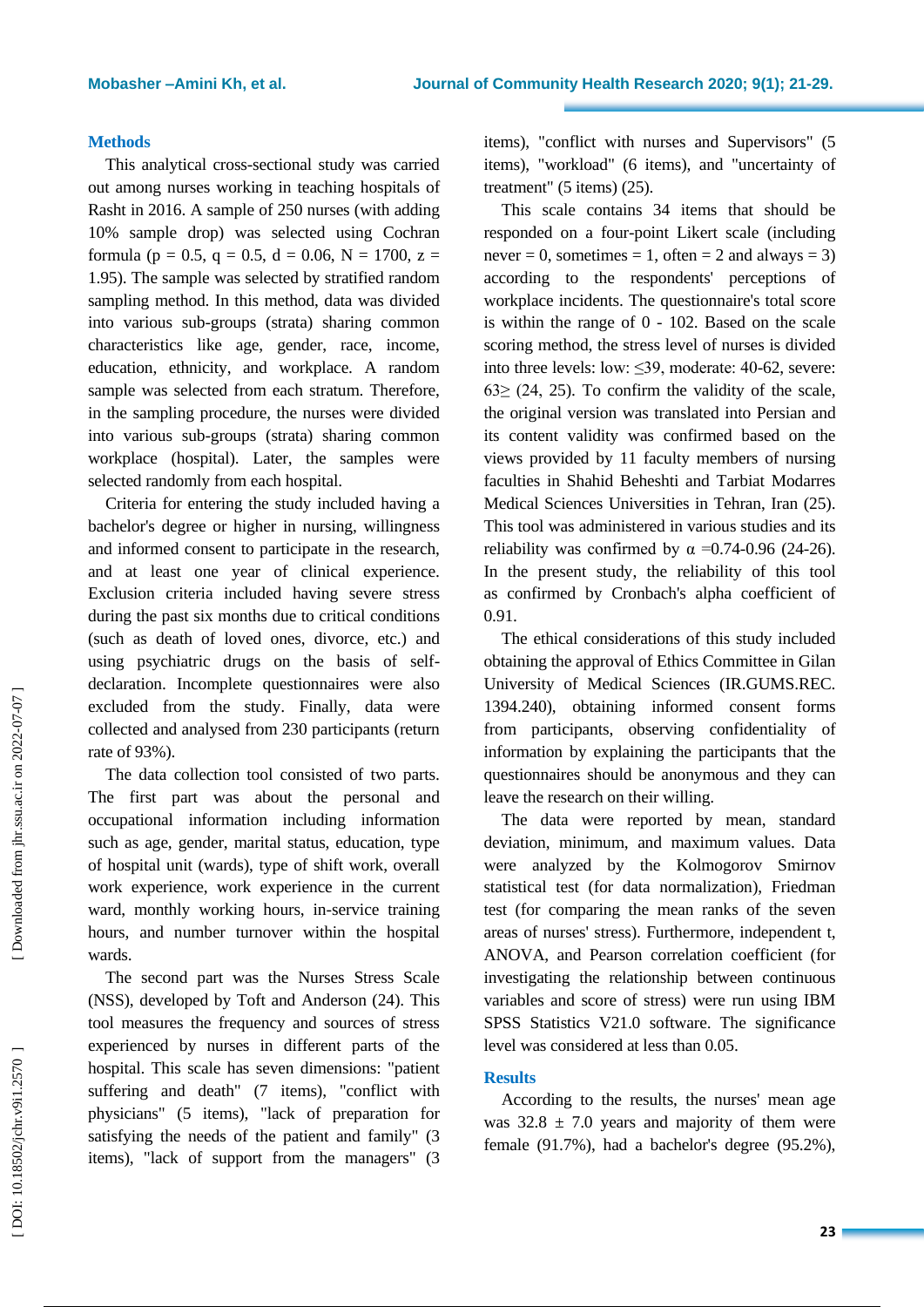and were married status (66.1%). In addition, more than half of the participants had permanent employment (57.8%), worked in the general units (54.8%), and were mostly working in rotating shift (76.0%). The participants' mean of overall work experience was  $9.16 \pm 4.6$  years and their mean monthly working hours was  $170.6 \pm 11.9$ . Moreover , the mean hours of in -service training was  $80.9 \pm 15.3$  (Table 1).

The Kolmogorov -Smirnov test showed that the overall scores of job stress scale (in the range 0 -102) had a normal distribution ( $p = 0.375$ ). In addition, age, overall work experience, work experience in

the current ward, monthly working hours, in -service training hours , and number of turnover had normal distribution ( $p > 0.05$ ). Therefore, the parametric tests were used to examine the relationship between the total score of job stress and personal and occupational variables.

However, Friedman test was run to compare the mean ranks scores of the seven domains of job stress. The average score of job stress  $(72.46 \pm$ 12.47 ) was evaluated at a severe level. Moreover, 77.8% of the nurses reported that their job stress was at the severe level, while 21.7% of them reported a moderate level of stress.

| <b>Variable</b>         | Category               | N(%<br>230(100%) | $Mean \pm SD$ (min-max)    |  |
|-------------------------|------------------------|------------------|----------------------------|--|
| Gender                  | Male                   | 211 (91.7)       |                            |  |
|                         | Female                 | 19(8.3)          |                            |  |
| Marriage                | Married                | 152(66.1)        |                            |  |
|                         | Single                 | 78 (33.9)        |                            |  |
| Education               | bachelor degree        | 219 (95.2)       |                            |  |
|                         | Master degree          | 11(4.8)          |                            |  |
| Hospital unit type      | General care units*    | 126(54.8)        |                            |  |
|                         | Intensive care units** | 104 (45.2)       |                            |  |
| Shift type              | Rotating               | 177 (77.0)       |                            |  |
|                         | Morning                | 53(23.0)         |                            |  |
| Employment              | Permanent              | 133 (57.83)      |                            |  |
|                         | Contract               | 45 (19.57)       |                            |  |
|                         | Temporary              | 52(22.60)        |                            |  |
| Age (years)             |                        |                  | $32.8 \pm 7.8$ (24-53)     |  |
| Overall work experience |                        |                  | $9.1 \pm 6.4$ (1-28)       |  |
| Work experience in ward |                        |                  | $4.9 \pm 9.4$ (1-28)       |  |
| Working hours per month |                        |                  | $170.6 \pm 11.9$ (140-200) |  |
| Turnover                |                        |                  | $2.5 \pm 1.6$ (0-7)        |  |
| In-service training     |                        |                  | $80.9 \pm 15.3$ (30-100)   |  |
|                         | total                  | 230 (100%)       |                            |  |

| Table 1. Individual and occupational characteristics of the nurses in teaching hospitals |
|------------------------------------------------------------------------------------------|
|------------------------------------------------------------------------------------------|

\* General care units: Internal, surgical, paediatric, orthopaedic, gynecologic, and neonatal

\*\* Intensive care units: Hemodialysis, ICU, CCU, NICU

The domains of "uncertainty of treatment ", "suffering and death of patients", and "workload" had the highest occupational stress. However, "the lack of preparedness " and "lack of support from the managers" received the least job stress (Table

2). Friedman test also showed a significant difference between scores of the seven domains of occupational stress ( $p = 0.001$ , df = 6, Chi-Square=187 .145 ) .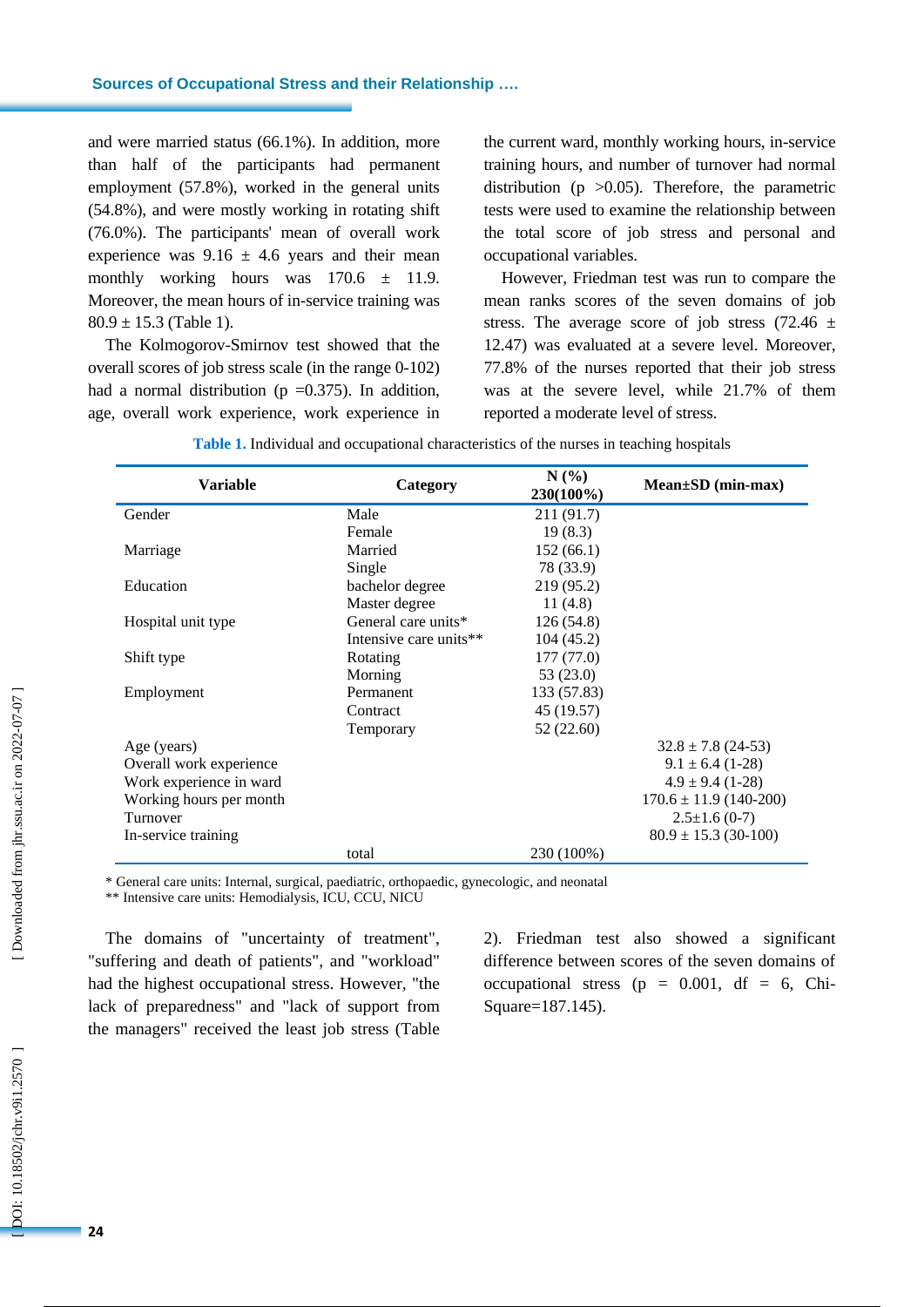| <b>Dimensions</b>                        | $Mean \pm SD$   | <b>Dimensions ranking</b> |
|------------------------------------------|-----------------|---------------------------|
| Uncertainty of treatment                 | $2.36 \pm 0.47$ |                           |
| Suffering and death of patients          | $2.24 \pm 0.48$ |                           |
| Workload                                 | $2.21 \pm 0.52$ | 3                         |
| Conflict with doctors                    | $2.18 \pm 0.47$ | 4                         |
| Conflict with colleagues $&$ supervisors | $2.06 \pm 0.62$ |                           |
| Inadequate preparation for supply needs  | $1.80 \pm 0.70$ | 6                         |
| Lack of supportive resources             | $1.71 \pm 0.78$ |                           |
| Total Scores of the stress               | $2.13 \pm 0.37$ |                           |

| Table 2. Mean and standard deviation of total scores and domains of job stress scale |  |
|--------------------------------------------------------------------------------------|--|
|--------------------------------------------------------------------------------------|--|

In order to investigate the relationship of job stress with personal and occupational characteristics of nurses, T -test and one -way ANOVA were used. The results showed that job stress had no significant relationship with gender, marital status, unit type, shift type, education level , and employment type

(Table 3). Pearson correlation coefficient showed that the overall scores of job stress had no significant relationship with age, overall work experience, work experience in the current ward, monthly working hours, number of nurses' turnover, and in-service training hours (Table 3).

**Table 3 .** The relationship of job stress scores with personal and occupational characteristics of nurses in teaching hospitals

| <b>Variable</b>            | Sub category                     | Mean $\pm$ SD                    | <b>Statistic</b> | p-value     |
|----------------------------|----------------------------------|----------------------------------|------------------|-------------|
| <b>Sex</b>                 | Male                             | $71.37 \pm 10.96$                | $t = -0.398$     | $p=0.691$   |
|                            | Female                           | $72.56 \pm 12.61$                |                  |             |
| Marital status             | Single                           | $70.53 \pm 11.72$                | $t = -1.694$     | $p=0.092$   |
|                            | Married                          | 73.45±12.75                      |                  |             |
| Unit type                  | General ward                     | $72.21 \pm 12.18$                | $t = -0.275$     | $P = 0.783$ |
|                            | Intensive ward                   | $72.67 \pm 12.85$                |                  |             |
| Type of shift              | Morning                          | $71.19 \pm 14.69$                | $t = -0.847$     | $p=0.398$   |
|                            | Rotating                         | 72.48±11.73                      |                  |             |
|                            |                                  |                                  |                  |             |
| Education                  | Bachelor degree<br>Master degree | $72.42 \pm 12.50$<br>73.27±12.32 | $t = -0.221$     | $p=0.825$   |
|                            |                                  |                                  |                  |             |
| Employment type            | Permanent                        | $73.38 \pm 13.10$                | $F=0.998$        | $p=0.370$   |
|                            | Contract                         | 70.47±11.72                      |                  |             |
|                            | Temporary                        | 71.85±11.36                      |                  |             |
| Age                        |                                  |                                  | $r=0.033$        | 0.620       |
| Overall work experience    |                                  |                                  | $r=0.062$        | 0.348       |
| work experience in ward    |                                  |                                  | $r = 0.014$      | 0.837       |
| Monthly working hours      |                                  |                                  | $r = -0.041$     | 0.534       |
| In-services training hours |                                  |                                  | $r = -0.035$     | 0.602       |
| Turnover                   |                                  |                                  | $r = -0.066$     | 0.316       |

In addition, job stress domains had no significant correlation with individual and occupational characteristics of nurses (including age, work experience , and work experience in the ward, monthly working hours , and in -service training hours) (P>0.05).

#### **Discussion**

In the present study, the rate and sources of job stress and their relationship with some personal and occupational factors were investigated. The results showed that nurses' job stress was at a sever e level and the domains of "uncertainty of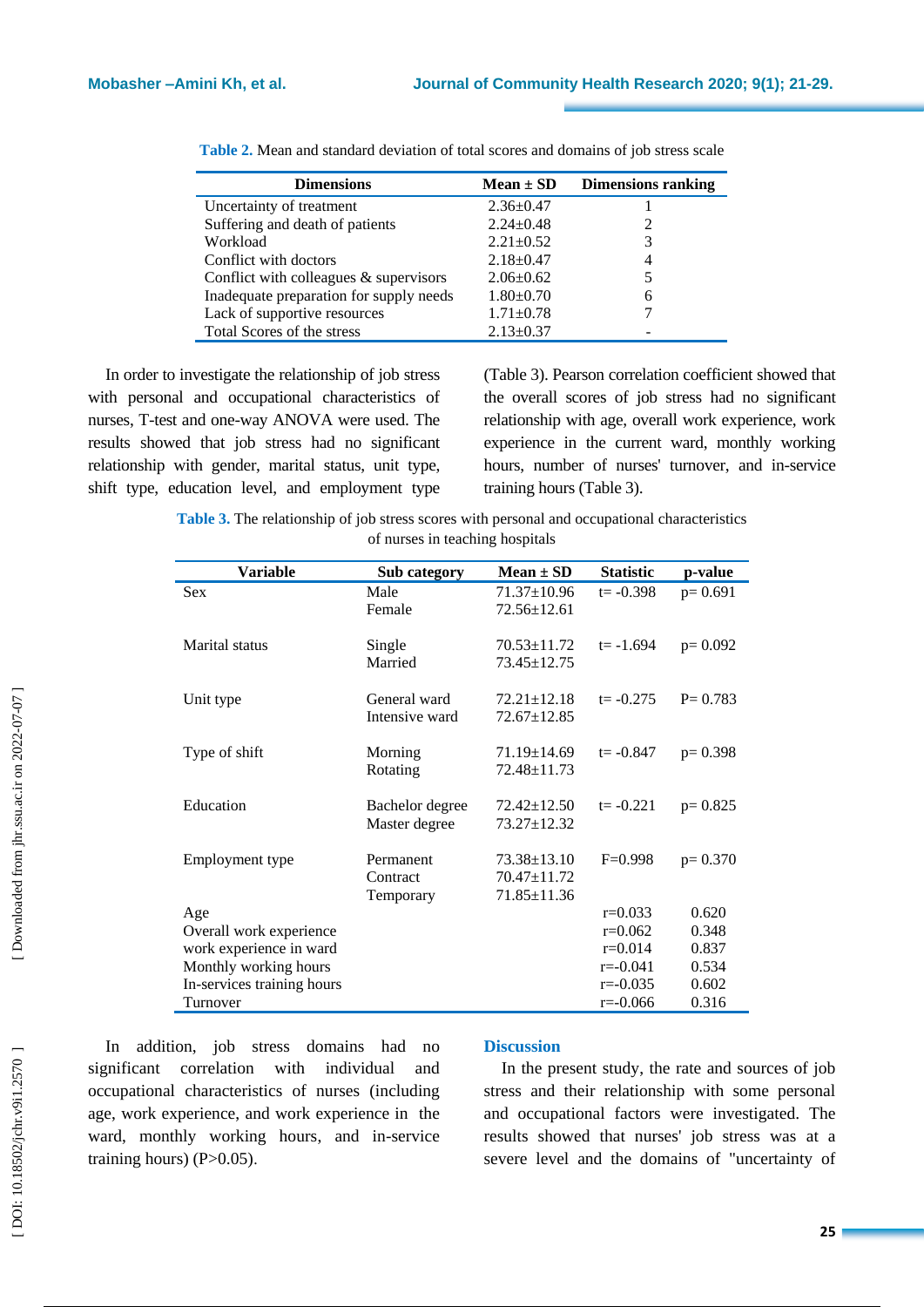treatment", "suffering and death of patients" , and "workload" were the most frequent source s of job stress. However, the least stressful sources were related to domains of "lack of adequate preparedness" and "lack of supporting from organizational managers". In addition, the scores of stress scale and subscales had no significant relationship with personal and occupational characteristics of nurses.

Based on the results, nurses reported a severe level of occupational stress. In the field of nursing occupational stress, numerous national (2, 10 - 13, 15 -17, 21) and international (3 -5, 7, 9, 14, 18, 19) studies had been conducted . The majority of these studies indicated that the nurses' job stress was moderate or severe (4, 10, 13, 14, 19 -22). For example, Jafari (2016) reported nurses' stress at a moderate level, while Farzi (2015) and Nasiri (2016) reported nurses' job stress at a severe level (10, 13, 20) . In addition , Amin et al. (2018) and Admi et al. (2016) showed that more than half of the nurses had significant level of stress at work environment in Malaysia, America , and Thailand (19, 22). Moreover, Hylen et al. (2018) mentioned that one -third of the Swedish nurses had a significant level of stress in their workplace (23). In contrast , Hegney et al. (2014) and Tran et al. (2019) reported that only 11.4% of the Australian nurses and 18.9% of the Vietnamese nurses had high levels of stress in their work environments (5.18).

Differences in these findings may be due to the variety in the individual, organizational , and occupational environments or due to the differences in the study tools. These differences are justifiable since the environment, culture, and organizational structure are affected by stressful occupational factors. Health -care providers are always expose d to many diseases and threats that seriously endanger their health (27). Although nurses are faced with high levels of occupational stress, the stress -management behaviours of nurses were very low (28). Since nurses' job stress can have harmful effects on their quality of work life and patient care, regular evaluation of occupational stress is necessary in this group of

hospital staff (2 9). Nurses' stress due to patient care is associated with reduction of job satisfaction and general health while increasing job burnout (3). In addition, occupational stress can have a negative effect on nurses' quality of life and the nursing care outcomes (30, 31). So, focusing on organizational policies may reduce job stress, burnout , and intention to turnover among nurses (3 2).

In order to reduc e occupational stress, organizational and individual interventions are required. Individual interventions can help nurses to develop responses to stressors and coping strategies in the workplace (30).

The present study showed that the most nurses' stressors were related to the "uncertainty of treatment", "suffering and death of patients" , and "workload" dimensions, respectively. In the past studies, the highest occupational stressors were related to the "suffering and death of patients" (4 , 6, 8), "uncertainty of treatment" (1 , 4), workload and job demands (4 , 6, 13 , 33, 34), inability to complete tasks (3 5), time pressure (34), and conflicts with doctors and supervisors (1, 8). For example , Shareinia et al. (2018) reported that the highest job stress was related to the domain of "uncertainty in treatment" among nurses working in the emergency department. The nurses working in other hospital wards reported that the highest stressors were related to "uncertainty in treatment" and "suffering and death of patients" (12). Nurses' job stress leads to depression and occupational burnout (36). Nursing is a multi -disciplinary profession that requires several interpersonal interactions due to the hard work conditions. Nurses experience high stress while providing care for sick patients, who are dealing with their pain and suffering. On the other hand, the present study showed that the nurses' average age and work experience were relatively low. This issue may justify their stress with regard to the "uncertainty of treatment" dimension due to low experience. In addition, the lack of timely access to doctors for treating ill patients and managing complicated situations is another factor that increases nurses' stress. With regard to the fact that the nurse -patient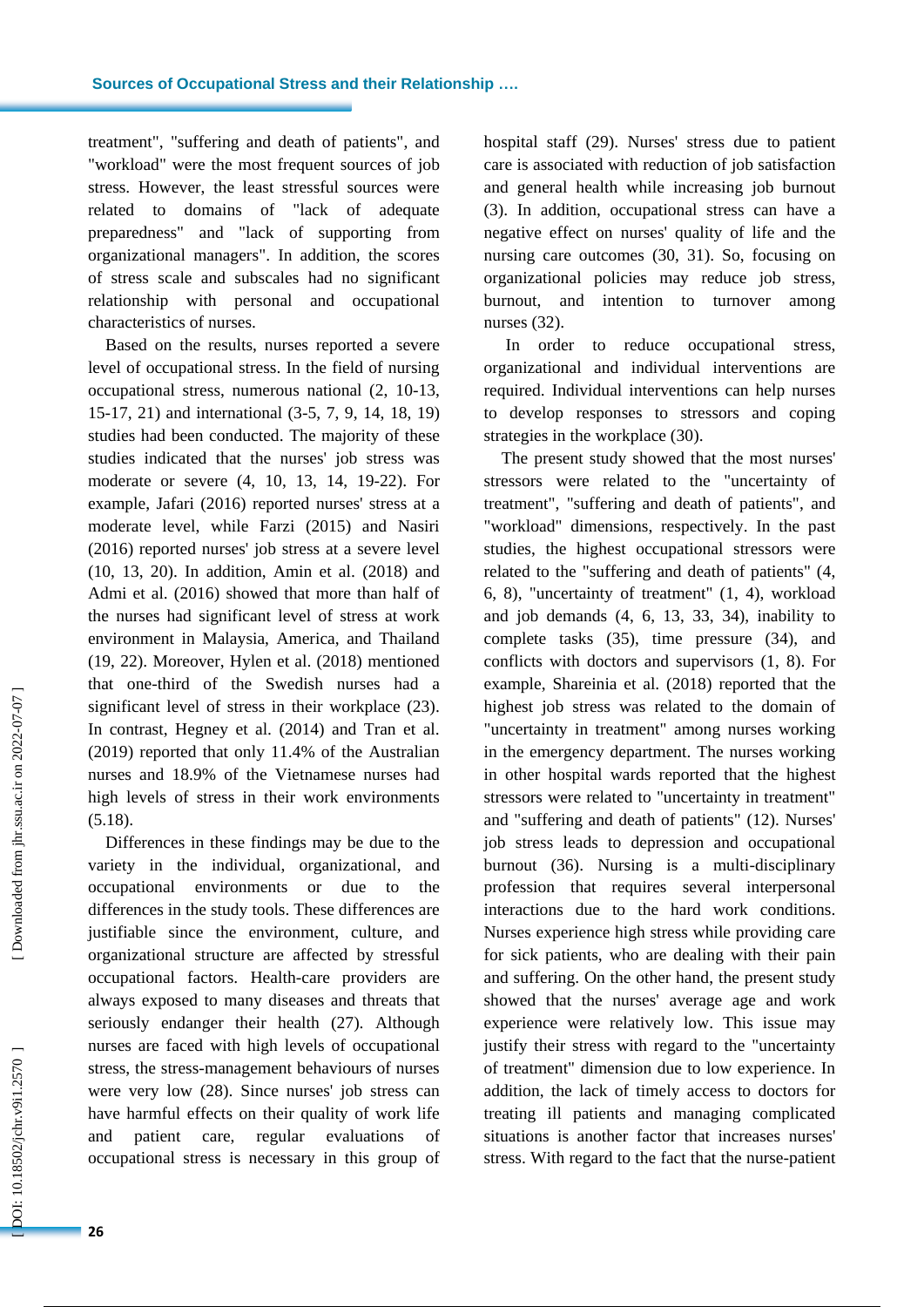ratio in Iran's educational hospitals is much lower than the international standard, Iranian nurses face high workloads and multiple job demands. This problem causes nurses to face difficulties in performing their tasks timely and meeting the patient's care needs; so, they experience great stress in the workplace . In this regard, improving stress management techniques and coping strategies, developing professional competence, and employing enough nurses in hospital wards may reduce nurses' stress.

According to the findings, scores of the job stress scale and sub -scales had no significant relationship with nurses' individual and job characteristics. However, discrepancies exist with regard to this result in the literature. In some studies, nurses' job stress had no significant relationship with their age  $(1, 6, 14, 23)$ , gender  $(6, 14, 23)$ 14 , 23), marriage (1 , 6, 14), overall work experience  $(6, 23)$ , type of shift  $(6)$ , and education (1 , 14). In other studies, job stress ha d a negative correlation with age (7, 13, 18), work experience (13, 14, 18), and education (18). However, in other studies, occupational stress had a significant direct correlation with monthly working hours (13) and long hours of shift work (18). In addition, other studies showed that nurses' job stress had a significant relationship with ward type (1) and job title (14). To put it in a nutshell, controversial findings exist about the relationship of personal and occupational factors with nurses' job stress. Based on our findings, nurses are faced with severe stressful factors due to their specific occupational conditions, but individual and occupational factors had no significant effect on their stress. Although personal and occupational factors such as age, education, work experience, monthly hours, working shift length, type of job shift , and job rank should be considered in identifying and planning nursing stress control interventions, severe job stress is a comprehensive issue in nursing.

In addition, one of the new findings of this study was about "uncertainty about treatment" dimension, as one of the most stressful dimensions of nursing work, which has received less attention in previous studies. In this regard, on -call physicians are recommended to have a continuous presence in hospital wards so that nurses can have timely access to them in the case of emergency. It is also necessary to improve the clinical competency of nurses through in -service training. These measures make nurses less stressful when deciding on care and providing timely and proper nursing care.

This study has strengths and weaknesses. The large research community, stratified sampling method , and high response rate were the strengths of this study. In contrast, the type of study (descriptive and cross -sectional study) and data collection method using self-report questionnaire s were among the limitations of our research. On the other hand, only some personal and occupational factors affecting occupational stress were investigated in this study and some of the other occupational factors, such as managerial style, were not examined .

### **Conclusion**

Findings indicated a high level of occupational stress among nurses. The greatest stressors were caused by "uncertainty of treatment", "patient suffering and death," and "high workload". These findings can be used to plan appropriate interventions in order to reduce some of these stressors. In this regard, hospital managers are required to carry out planned interventions at individual and organizational levels. Measures should be taken by employing enough nursing staff in hospital wards for reducing the workload of nurses, improving professional competence, providing easy access to physicians , continuous monitoring of supervisors in order to ensure the provision of standard care, and holding stress management courses to improve coping skills in nurses. Due to the high stress levels of nurses in this study, individual and organizational interventions are recommended in primary (to reduce stressors), secondary (to reduce a nurse's response to stress) , and tertiary (which focus on giving special assistance to nurses who have high levels of stress) levels .

## **Acknowledgments**

This study was derived from a master's thesis sponsored by Islamic Azad University, Isfahan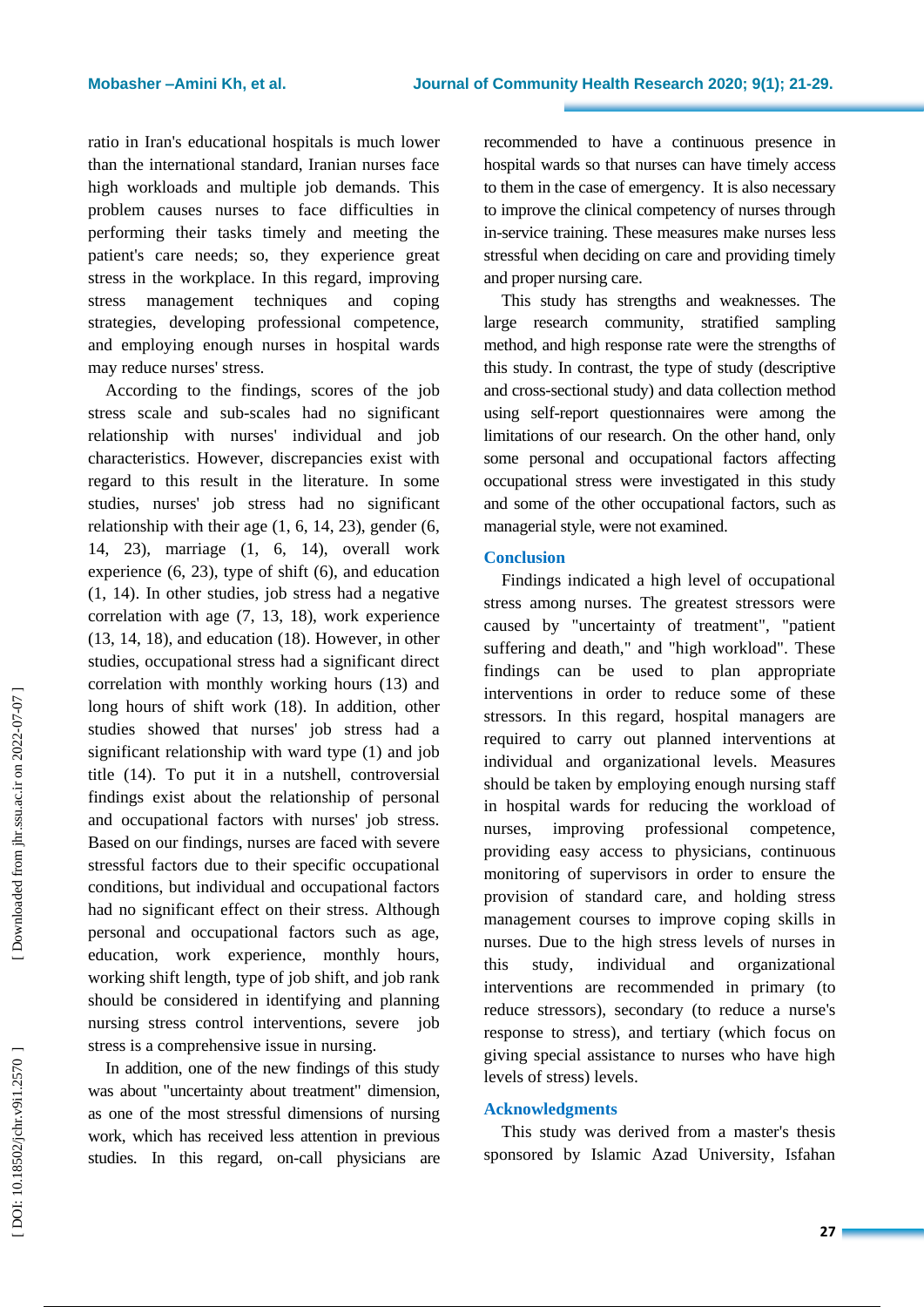(Khorasgan) branch. The research protocol was approved by the Ethics Committee of Gilan University of Medical Sciences (IR.GUMS.REC.1394.240). Thanks and gratitude are handed to everyone who collaborated in this research.

#### **Conflict of interest**

Authors declare no conflict of interests.

### **References**

- 1.Sabzi Z, Royani Z, Mancheri H, et al. Predictors of job stress among critical care nurses. Iran Occupational Health Journal **.** 2017; 14(5):45 -52. [Persian]
- 2 .Boustanipour L, Saberi H, Soheili A. Prediction of level of aggression and interpersonal problems in the nurses based on their occupational stress. Journal of Urmia Nursing and Midwifery Faculty . 2017; 15(6):478 -487. [Persian]
- 3 .Khamisa N, Peltzer K, Ilic D, et al. Work related stress, burnout, job satisfaction and general health of nurses: A follow ‐up study. International journal of nursing practice .2016; 22(6):538 -45.
- 4 .Dagget T, Molla A, Belachew T. Job related stress among nurses working in Jimma Zone public hospitals, South West Ethiopia: a cross sectional study. BMC nursing . 2016; 15(1):39.
- 5 .Tran TT, Nguyen NB, Luong MA, et al. Stress, anxiety and depression in clinical nurses in Vietnam: a cross -sectional survey and cluster analysis. International journal of mental health systems . 2019; 13(1):3.
- 6 .Mahmoudirad G, Bagherian F. Effects of spiritual intelligence training on nurses' job stress. Quarterly Journal of Nursing Management . 2015; 4 (1):69 -79. [Persian]
- 7 .Alenezi AM, Aboshaiqah A, Baker O. Work ‐related stress among nursing staff working in government hospitals and primary health care centers. International journal of nursing practice . 2018; 24(5):e12676.
- 8 .Biganeh J, Abolghasemi J, Alimohammadi I, et al. Survey of occupational stress effects on burnout among nurses. Journal of Knowledge & Health . 2018; 13(1):10 -18. [Persian]
- 9 .Moustaka Å, Constantinidis TC. Sources and effects of work -related stress in nursing. Health Science Journal . 2010; 4(4):210 -6.
- 10 . Jafari M, Habibi Houshmand B, Maher A. Relationship of Occupational Stress and Quality of Work Life with Turnover Intention among the Nurses of Public and Private Hospitals in Selected Cities of Guilan Province, Iran, in 2016. Journal of Health Research in Community . 2017; 3(3):12 -24. [Persian]
- 11 . Jenaabadi H, Miri MR, Mirlatifi PR. Correlation of workaholism with job stress and job burnout in nurses. Journal of Health Promotion Management. 2017; 6(2):20-25. [Persian]
- 12 . Shareinia H, Khuniki F, Bloochi Beydokhti T, et al. Comparison between job stress among emergency department nurses with nurses of other departments. Quarterly Journal of Nursing Management. 2018; 6(3):48 -56. [Persian]
- 13 . Nasiry Zarrin Ghabaee N, Talebpour Amir F, Hosseini Velshkolaei M, et al. Quality of life and its relationship to the Job stress in among nursing staff in hospitals of Sari, in 2015. Journal of Nursing Education. 2016; 5(2):40 -48. [Persian]
- 14 . Yim HY, Seo HJ, Cho Y, et al. Mediating role of psychological capital in relationship between occupational stress and turnover intention among nurses at veterans administration hospitals in Korea. Asian nursing research . 2017; 11(1):6 -12.
- 15. Fathiizadeh A, Zare R, Khammarnia M, et al. The effect of organizational changes on occupational stress of nurses considering the moderator role of trust in head nurses. Sadra Medical Sciences Journal. 2018; 6(3):195-204. [Persian]
- 16 . Hazavehei SM, Kharghani Moghadam SM, Bagheri Kholenjani F, et al. The influence of educational interventions to reduce occupational stress: A systematic review. Journal of Health and Safety at Work. 2017; 7(4):363-374. [Persian]
- 17 . Hosseini Z, Aghamollai T, Moeini B, et al. The effect of health education program on female nurses' stress. Journal Health System Research . 2015; 11(1):43 -52. [Persian]
- 18 . Hegney DG, Craigie M, Hemsworth D, et al. Compassion satisfaction, compassion fatigue, anxiety, depression and stress in registered nurses in Australia: study 1 results. Journal of Nursing Management. 2014; 22(4):506 -18.
- 19 . Amin NA, Quek KF, Oxley JA, et al. Emotional Distress as a Predictor of Work -Related Musculoskeletal Disorders in Malaysian Nursing Professionals. The international journal of occupational and environmental medicine . 2018; 9(2):1158 -69.